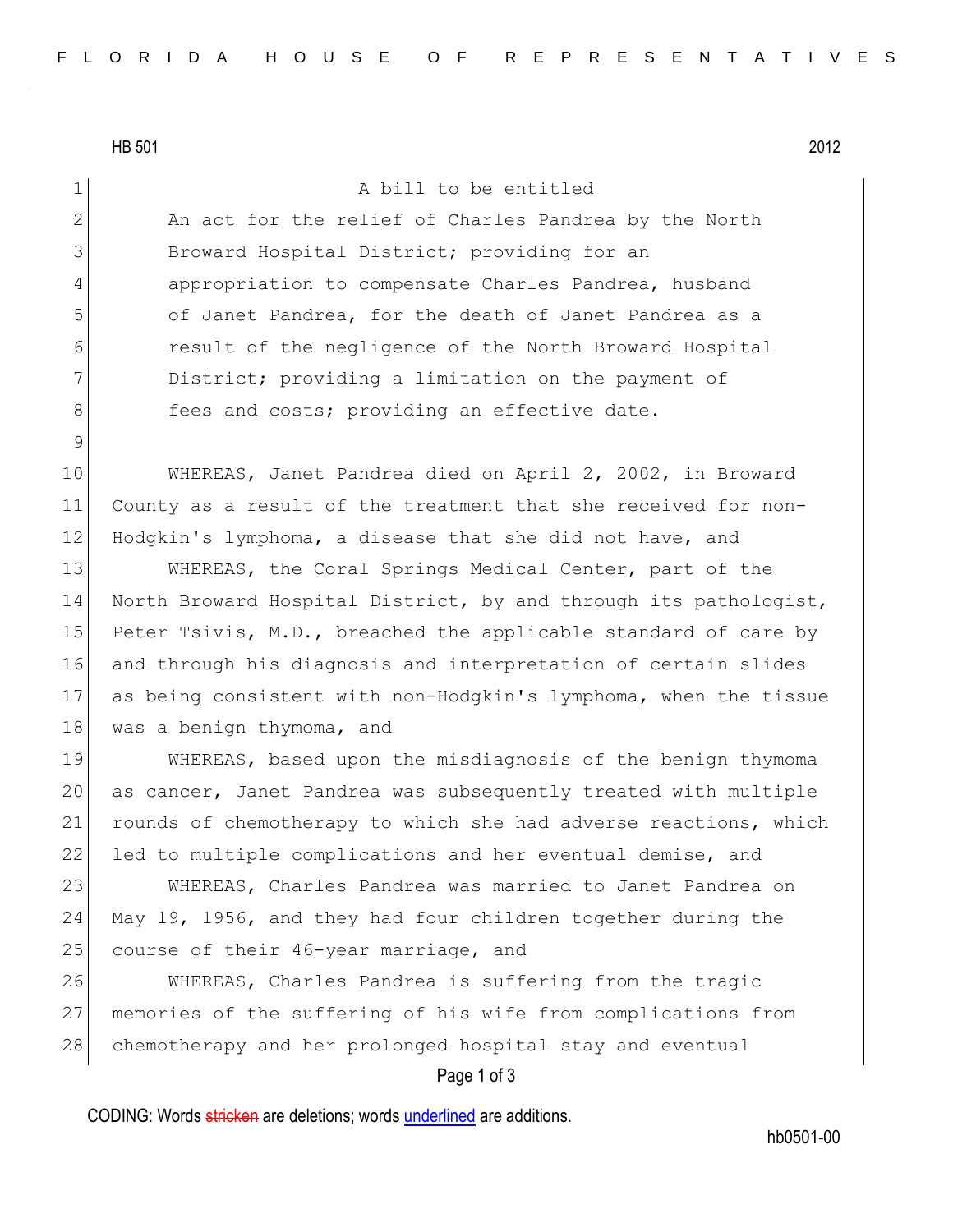HB 501 2012 29 demise, which were related to the initial misdiagnosis, and 30 WHEREAS, Charles Pandrea will continue to suffer mental 31 pain and anguish for the remainder of his life, which has caused 32 and will continue to cause serious psychological problems for 33 him, and 34 WHEREAS, as a matter of law, a jury in Broward County 35 returned a verdict against North Broward Hospital District on 36 June 8, 2005, and the verdict was reduced to a final judgment in 37 the amount of \$808,554.78 on June 15, 2005, and 38 WHEREAS, as a matter of law, it was determined that neither 39 Charles Pandrea nor Janet Pandrea did anything to cause or 40 contribute to the cause of the losses and injuries complained 41 of, and 42 WHEREAS, the North Broward Hospital District has paid the 43 statutory limit of \$200,000 under s. 768.28, Florida Statutes, 44 and 45 WHEREAS, the North Broward Hospital District is responsible 46 for paying the remainder of the judgment, which is \$608,554.78, 47 NOW, THEREFORE, 48 49 Be It Enacted by the Legislature of the State of Florida: 50 51 Section 1. The facts stated in the preamble to this act 52 are found and declared to be true. 53 Section 2. The North Broward Hospital District is 54 authorized and directed to appropriate from funds of the 55 district not otherwise appropriated and to draw a warrant in the 56 sum of \$608,554.78, payable to Charles Pandrea, husband of Janet

Page 2 of 3

CODING: Words stricken are deletions; words underlined are additions.